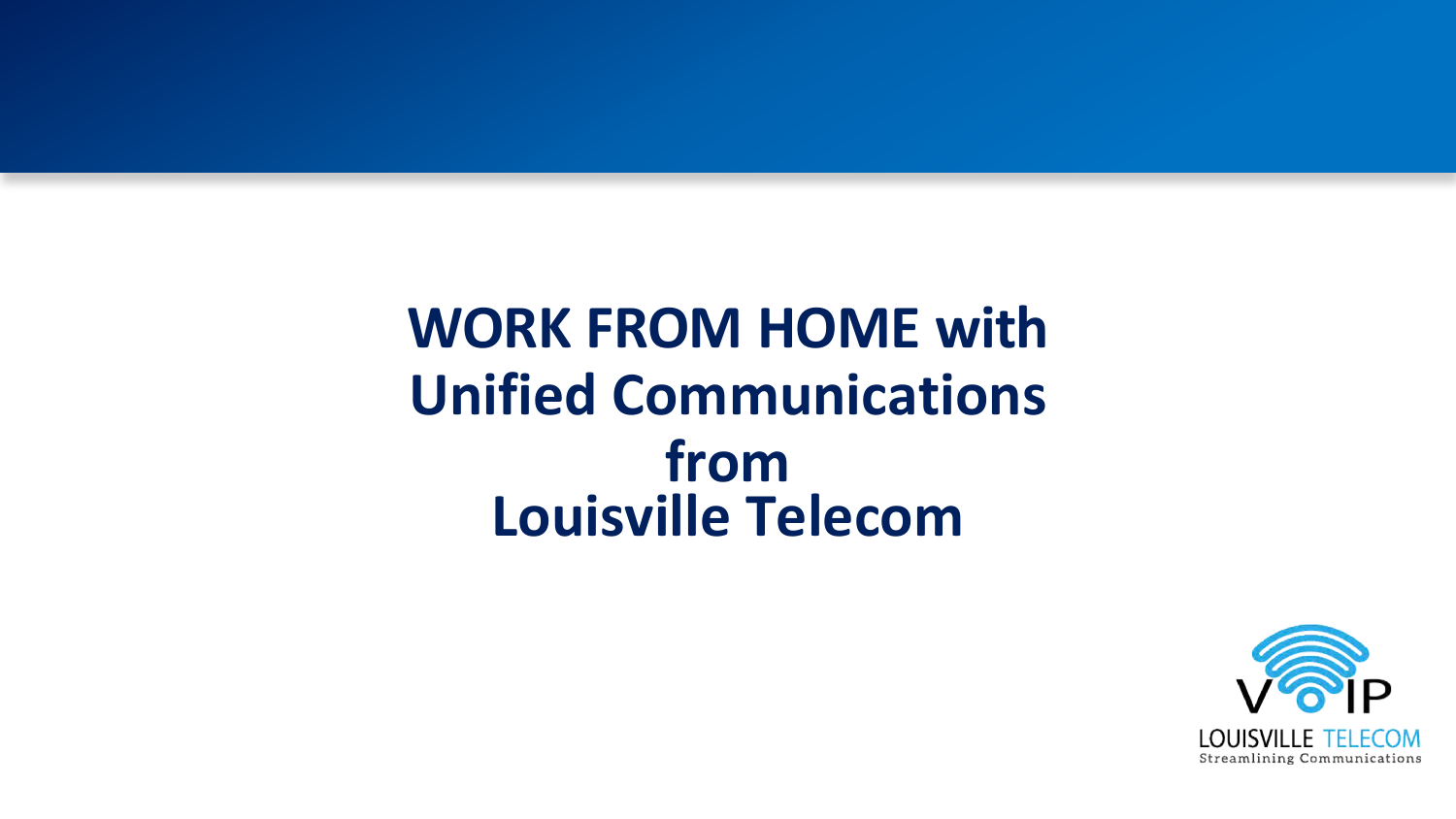# Agenda

- Introducing Unified Communications
- Why effective communications is so important today
- Working From Home (WFH) with a Technology assist from Louisville Telecom
- Upgrading to Unified Communications could not be easier
- Returning to the office with new Polycom phones

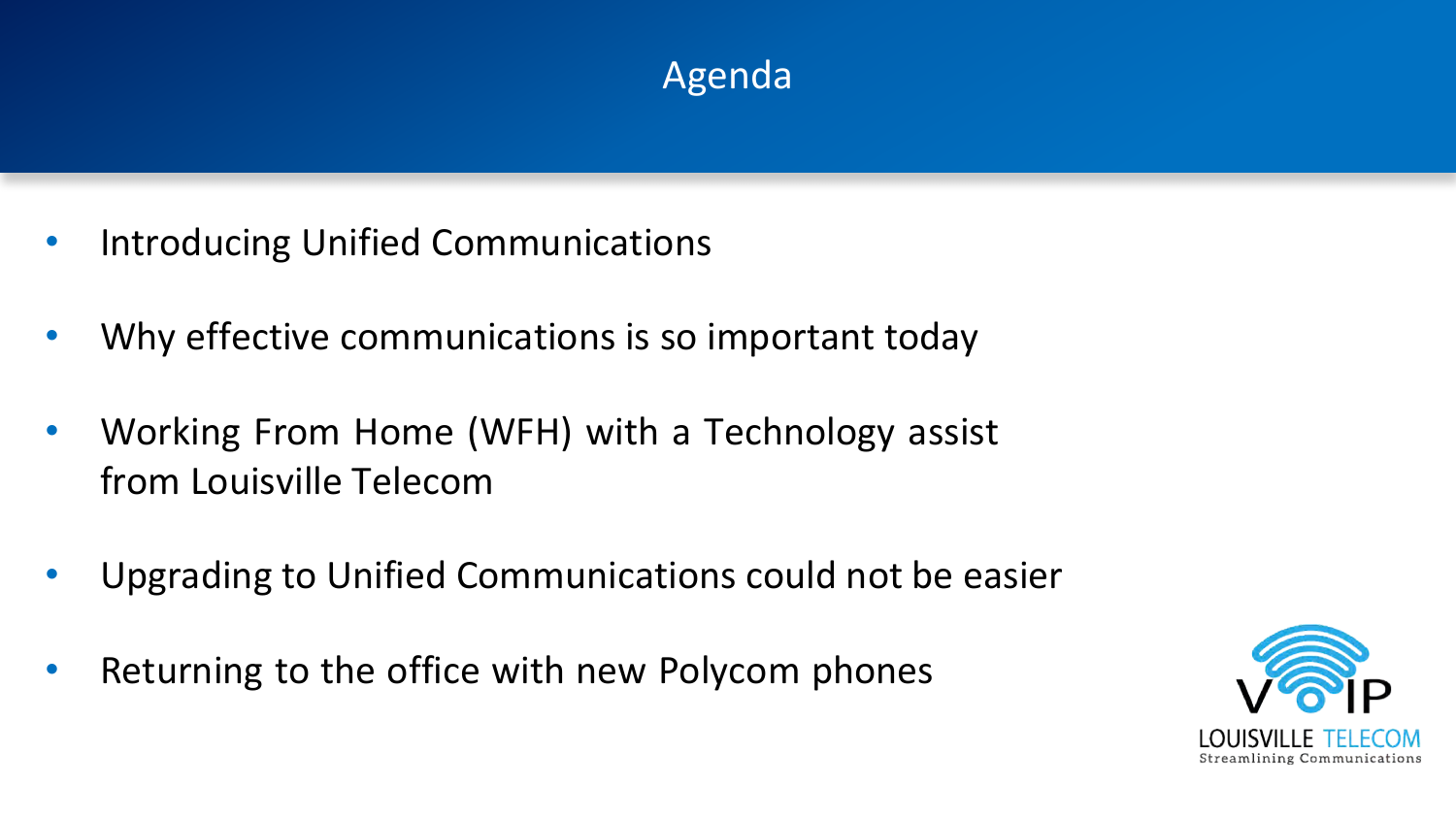### What is Unified Communications …

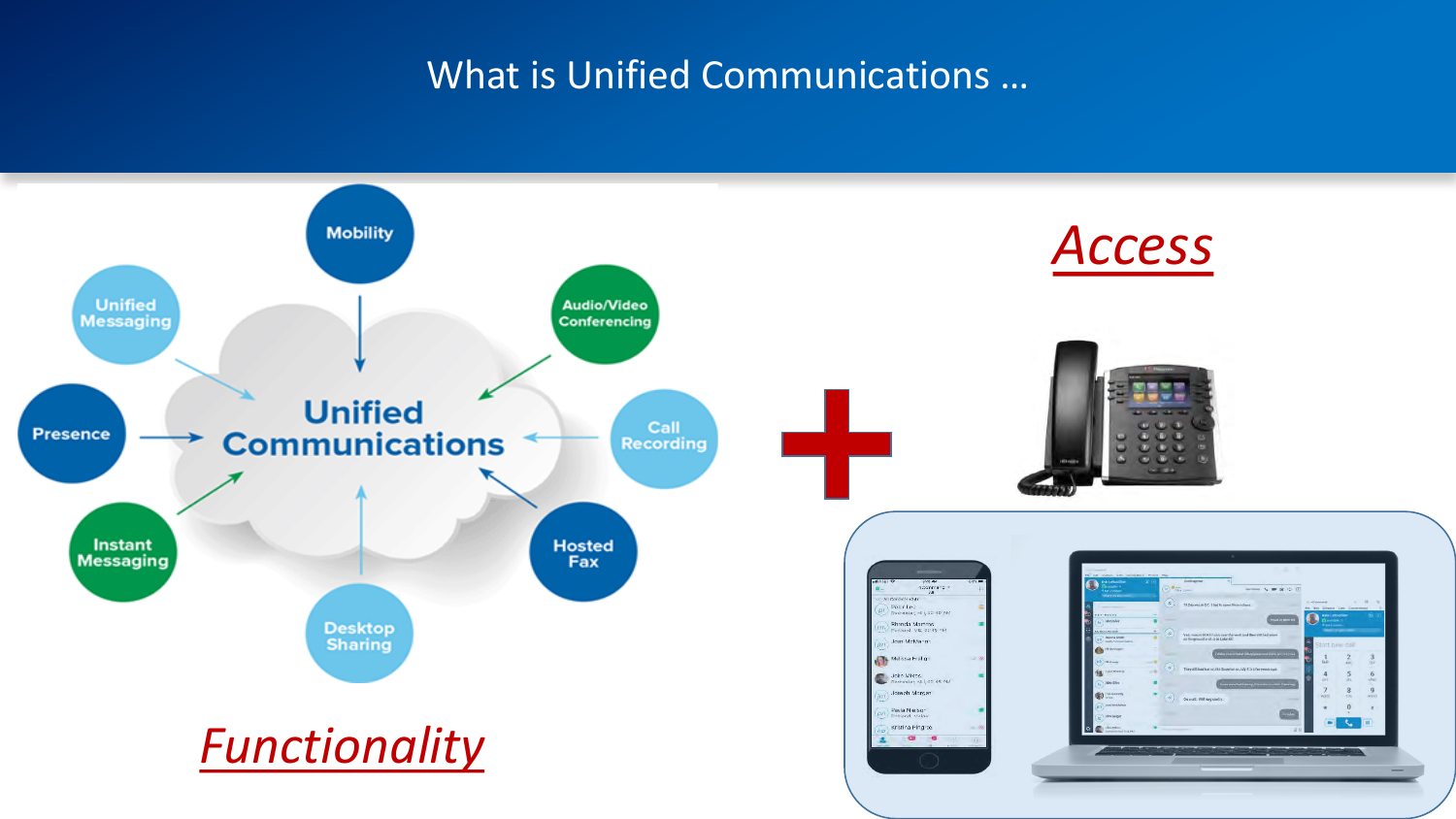## Today's Business Climate

### Millions of employees are required to Work From Home.

- Until April 30, May 30 or June 30, …..?
- Could there a round 2 in the fall?

How are the WFH requirements effecting your business & your customers businesses?

- Do you/they look and feel like a home (hobby) business (think Gmail & mobile phones)?
- What are the Immediate/Short-term solutions vs sustainable solutions

How will this effect your business over the next 30, 60 or 90+ days if the curve does not flatten?

• This is what we need to plan for.

Coronavirus *(COVID-19)* 

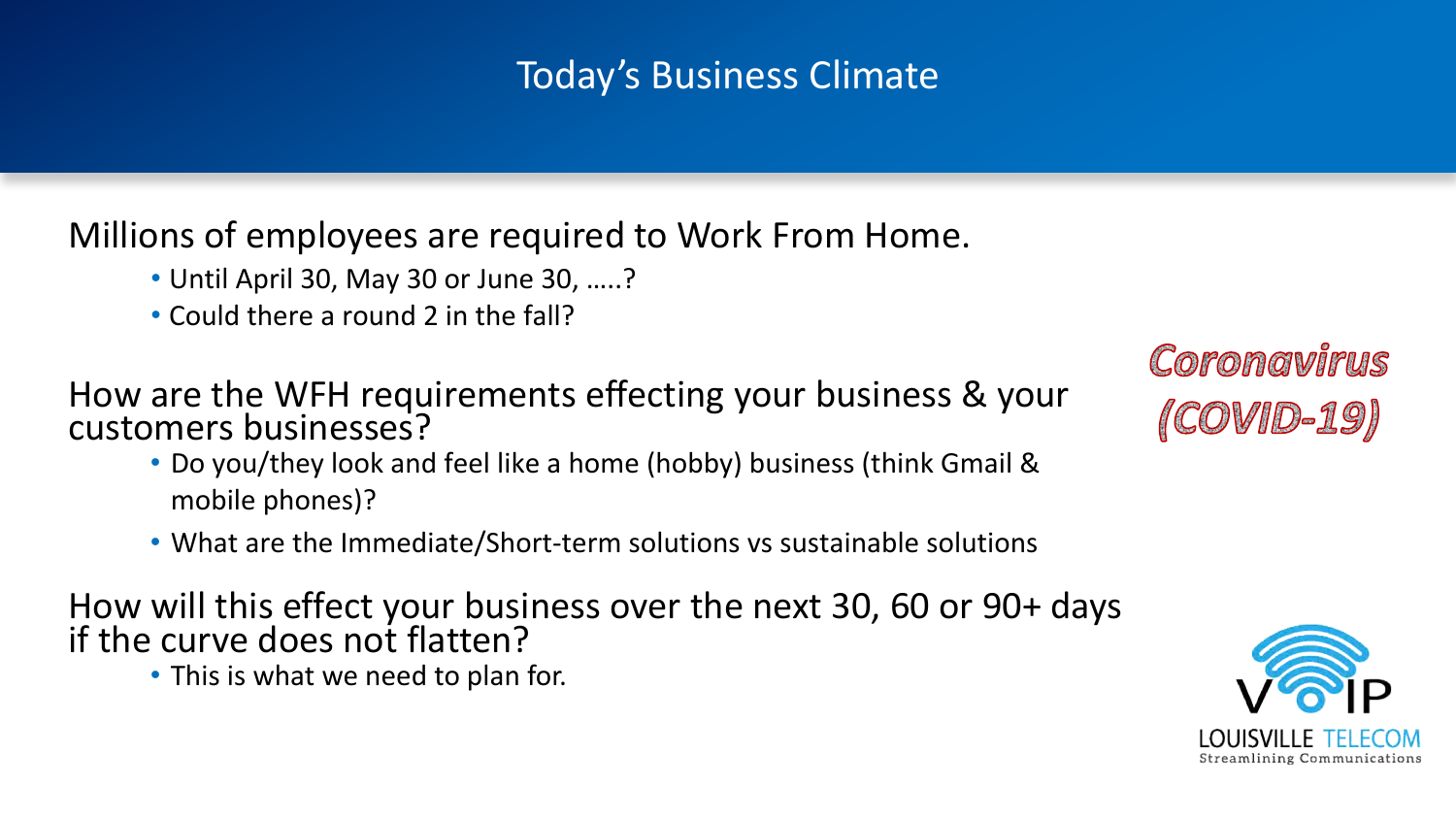# Today's Very Difficult & Uncertain Business Climate

# Critical Importance of:

- Maintaining existing customer relationships (virtually)
- 2. Improving employee productivity
- 3. Strengthening employee communications
- 4. The overall customer service experience
- 5. Managing business expenses (costs)

What are you doing to ensure they are addressing these five critical elements in a WFH environment?

What can Louisville Telecom do to help? An Excellent question.

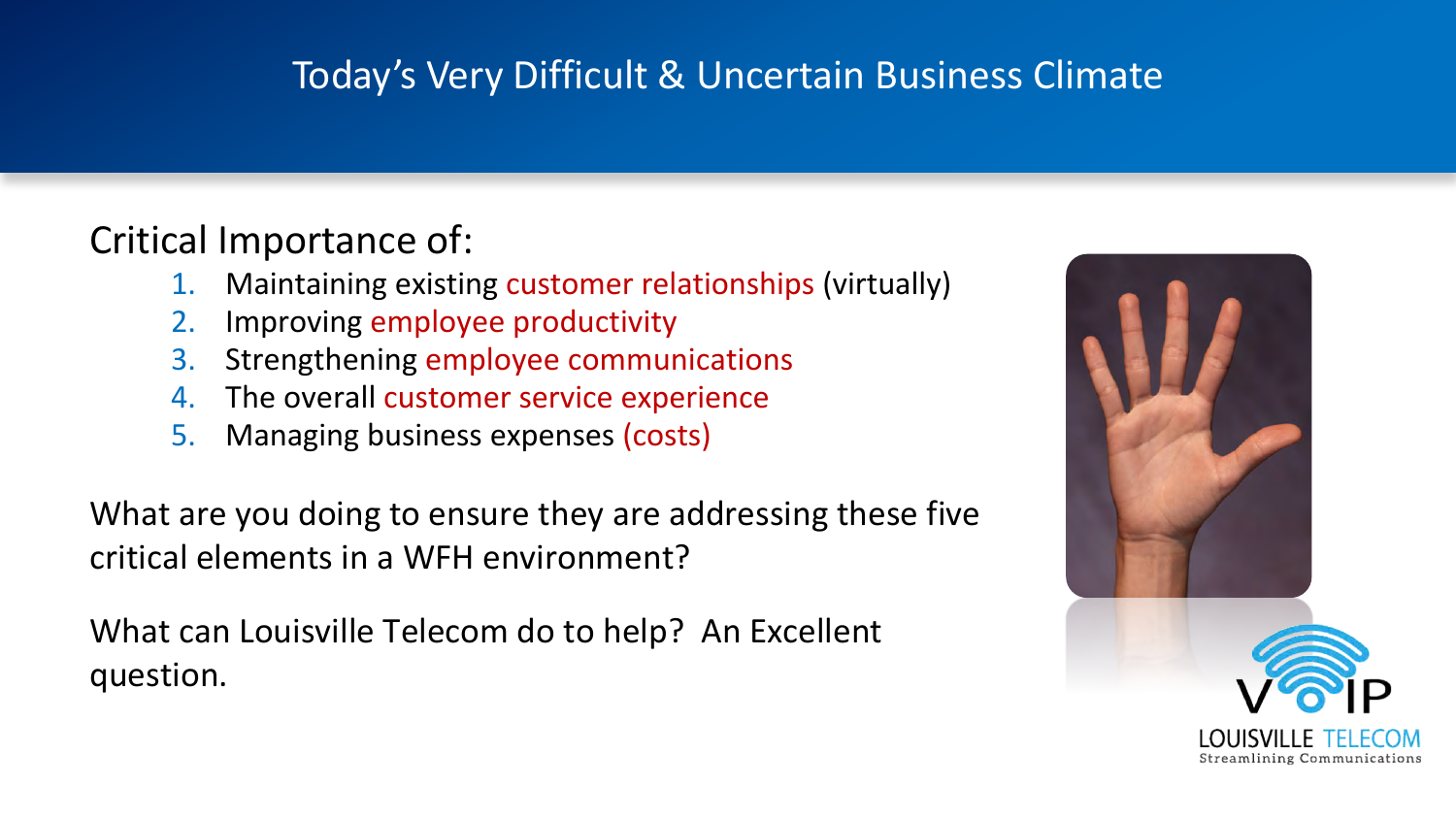## Work From Home (WFH)

VS.



# Pre-Louisville Telecom Post-Louisville Telecom





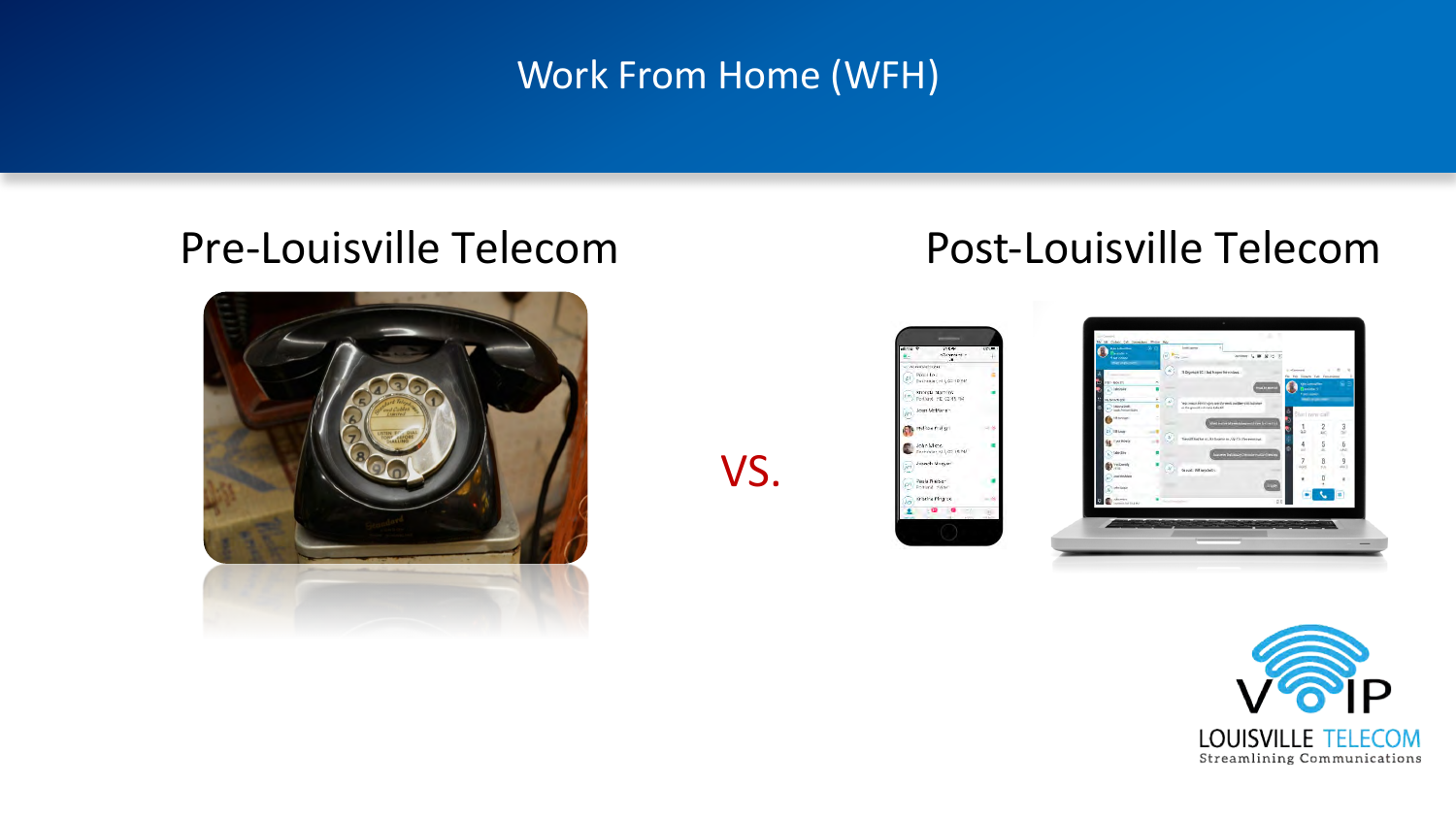# The Louisville Telecom Work From Home (WFH) Solution (Functionality)



Remote Call forwarding to house phone or Mobile

VS.

No control for the business owner



- $\checkmark$  Present their office phone number (NOT their mobile phone number) whenever they make an outbound call.
- $\checkmark$  Transfer calls to another employee
- $\checkmark$  Visibility Seeif another employee is available
- $\checkmark$  Share screen with a single click
- $\checkmark$  Voice-mails are left on a company platform and can be forwarded
- $\checkmark$  Hunt groups / call routing ensures customer calls are maintained
- $\checkmark$  Quickly identify office v. personal calls
- $\checkmark$  FREE calls within the continental U.S.
- $\checkmark$  Hosted Fax Services
- $\checkmark$  Use office speed dials
- = No longer look and sound a like a home business



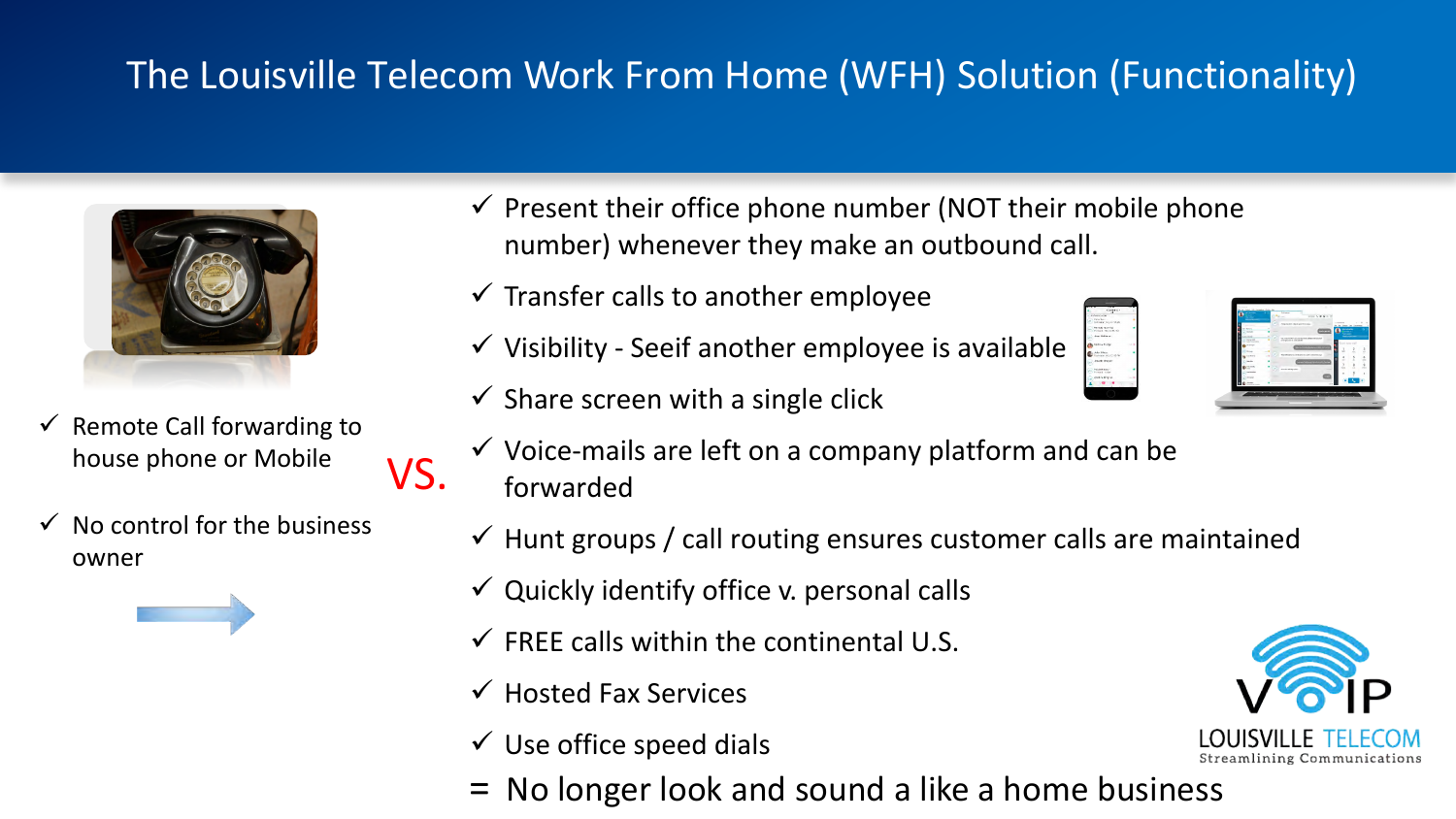### To UC or not to UC?

### Painting the Picture

| <b>With Unified Communications</b>                                           | <b>Without Unified Communications</b>                                                                                          |
|------------------------------------------------------------------------------|--------------------------------------------------------------------------------------------------------------------------------|
| Present Office Phone number when you call                                    | Present mobile phone number when you call. Customer elects to call back<br>on Saturday evening.                                |
| Transfer a call to a co-worker                                               | Can you try and reach Jan at 123.456.7890.                                                                                     |
| I see Mike is available, let me transfer.                                    | You can try calling Mike, but he may be a lunch or out for a walk                                                              |
| Let me share my screen with you                                              | If you go to the third field in the fourth column                                                                              |
| Voicemails are always left on the company platform                           | Urgent message was left on Mary's mobile voicemail                                                                             |
| An incoming call on the App on Friday evening, let it go to voicemail        | An incoming call on the App on Friday evening, is that work related with<br>your mobile number or is that your new best friend |
| Free calls within continental U.S. International calls are charged to office | Did I use-up my mobile minutes? How do I expense international calls?                                                          |
| Use office speed dials and directories for outbound calls                    | I don't know his phone number. Who do I call to get it?                                                                        |
| Let me access your fax                                                       | Sorry I can get faxes until the office opens                                                                                   |
| Really, you are not if the office                                            | Sounds like you are working from home<br>Streamlining Communications                                                           |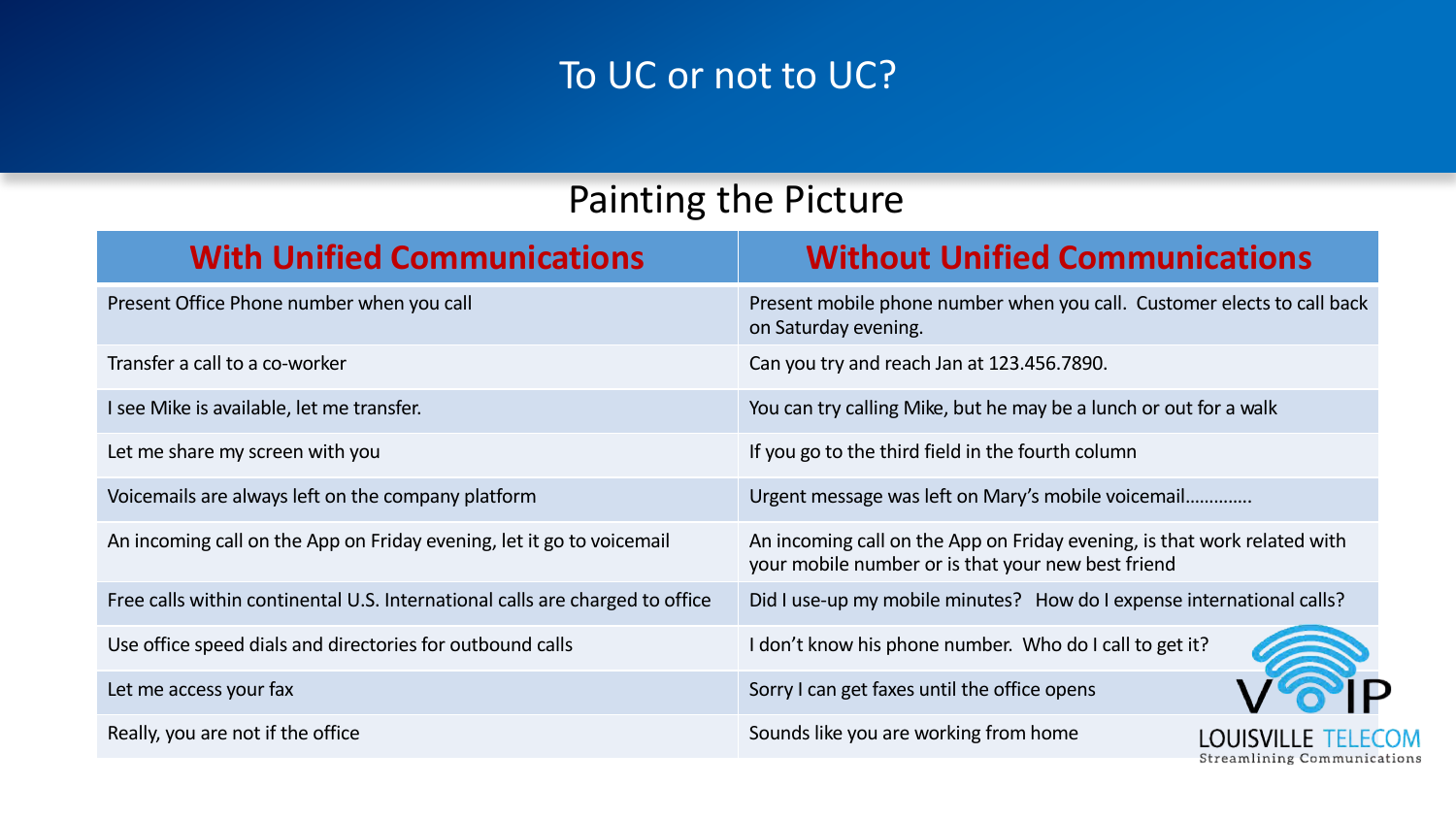# Upgrading to Louisville Telecom's UC Service Could not be Easier

- *No contracts required*
- *No equipment required*
- FREE calls to anywhere in the Continental U.S.
- One FREE conference bridge for every new account
- Live product training & real customer support
- Louisville Telecom will port your current phone numbers.
- Cost is just \$20.99 per employee per month
- Just call Louisville Telecom to get set-up and be App-ready within hours
	- Simply download Louisville Telecom's App to any smart-phone or computer
	- Almost everyone has downloaded and used a new App at some point